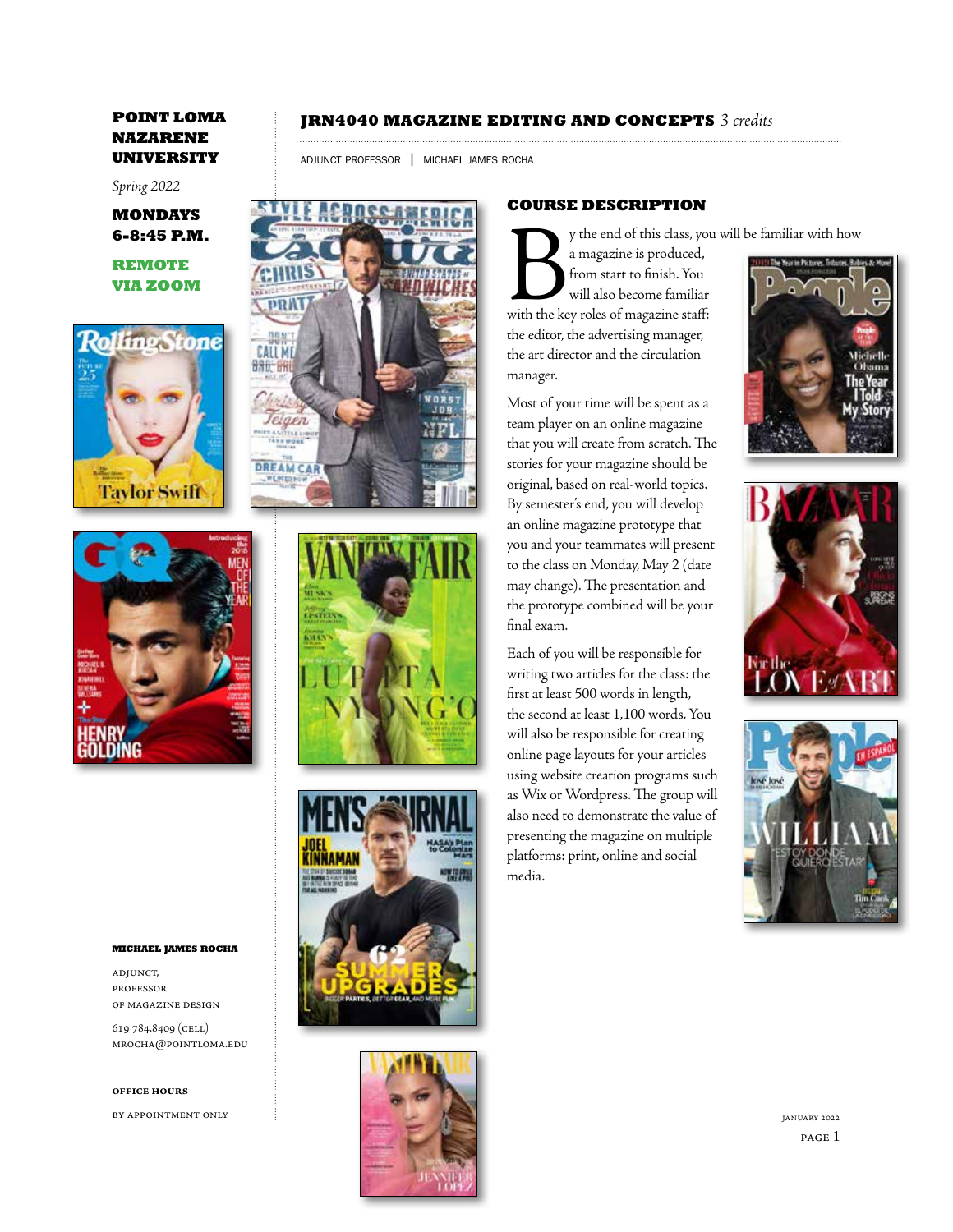*Spring 2022*

**MONDAYS 6-8:45 P.M.**

**REMOTE VIA ZOOM**

## **JRN4040 MAGAZINE EDITING AND CONCEPTS** *3 credits*

adjunct professor | michael james rocha

## **COURSE LEARNING OUTCOMES**

Students who complete JRN4040 will be able to:

1. Develop and present (application, synthesis) a magazine prototype (online) as a part of a collaborative team effort

2. Compose and copy-edit (application, synthesis) magazine stories

3. Create (application, synthesis) online page layouts with website creation programs such as Wix or Wordpress

4. Demonstrate (knowledge, comprehension) an understanding of the key roles of a magazine staff and the industry

## **COURSE CREDIT HOUR INFORMATION**

In the interest of providing sufficient time to accomplish the stated Course Learning Outcomes, this class meets the PLNU credit hour policy for a 3 unit class delivered over 15 weeks. It is anticipated that students will spend a minimum of 37.5 participation hours per credit hour on their coursework. For this course, students will spend an estimated 112.5 total hours meeting the course learning outcomes.

## **DESIGN-SPECIFIC CLASS OBJECTIVES**

Achieving simplicity in design looks easy enough. But any designer will tell you that it's easier said than done. Good design — in our case, good magazine design — is what separates good publications from mediocre ones. In this electronic age, good design becomes even more important because you're competing for the audience's attention. Just how do you achieve good design? That will be one of the things you'll learn in this class. By the end of the 15 weeks, we will have covered the following in the design portion of the class:

- Basic design concepts, such as typography and color.
- Effective use of white space.
- Dealing with production issues and challenges.
- Planning and backout schedules.
- Analyzing effective design for various target audiences.

## **CLASS FORMAT**

Class meetings will include lectures as well as individual and group exercises.

The design portion of the magazine class will be in a lab format. The class will be a mix of lectures, hands-on writing sessions, one-on-one critiques and group discussions. There might be an occasional quiz just to make sure you're absorbing some of the basic magazine concepts. in the design portion of the class.

### **michael james rocha**

adjunct, professor of magazine design

619 784.8409 (cell) mrocha@pointloma.edu

### **office hours**

by appointment only

page 2 january 2022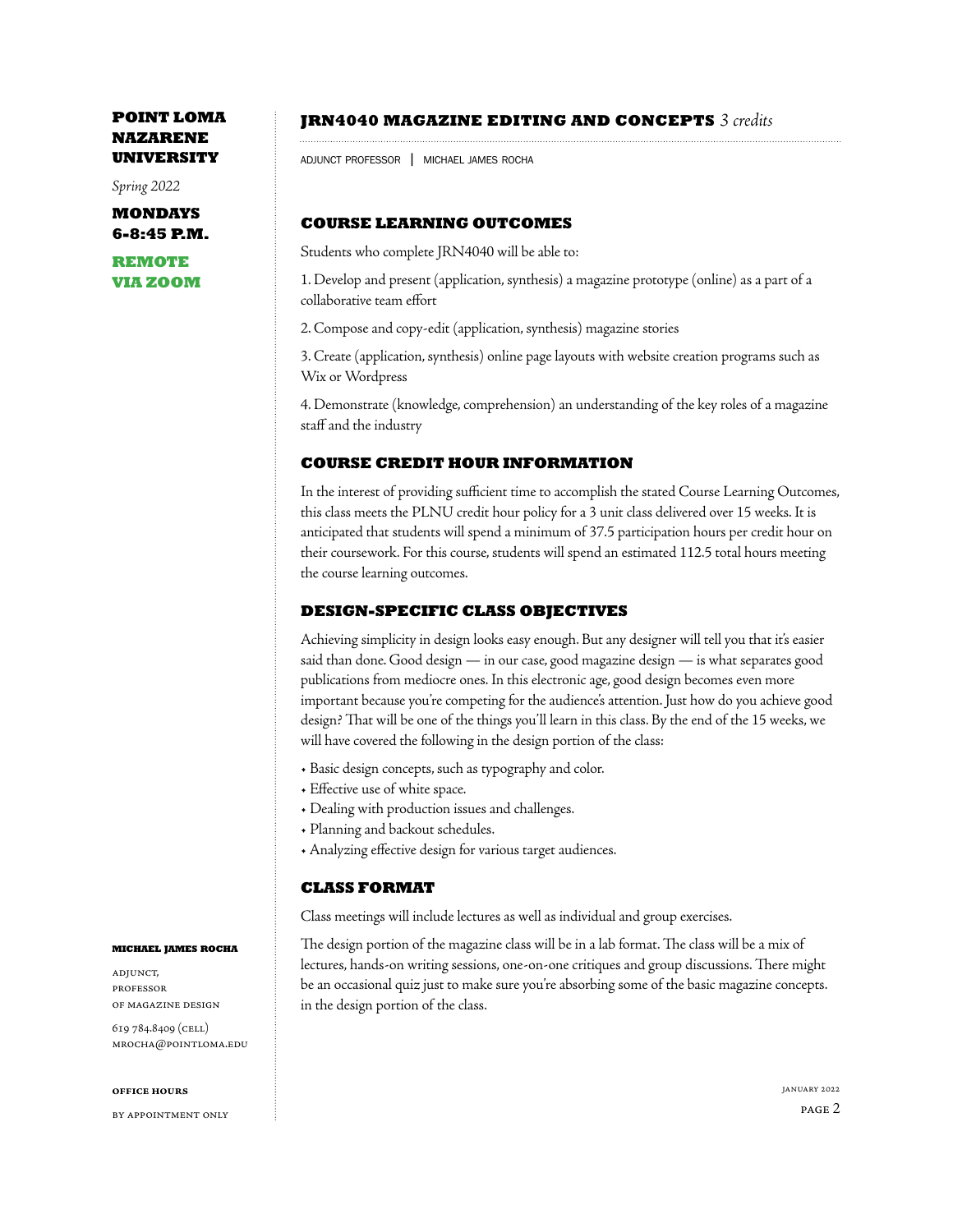*Spring 2022*

**MONDAYS 6-8:45 P.M.**

**REMOTE VIA ZOOM**

### **JRN4040 MAGAZINE EDITING AND CONCEPTS** *3 credits*

adjunct professor | michael james rocha

## **OUT-OF-CLASS REQUIREMENT**

It is important to devote at least four to six hours outside of class each week to accomplish the assignments and the final project. Most of the class will be devoted to hands-on work on articles and layouts, but in order to efficiently use our allotted in-class time, work must also be done outside of class.

## **READING MATERIALS**

Reading materials will be provided as necessary.

## **SUPPLIES**

• No supplies necessary.

## **GRADING POLICY**

*Final grades will be based on the following scale:*

- **A** *93% 100% of possible points*
- **A-** *90% 92% of possible points*
- **B+** *87% 89% of possible points*
- **B** *83% 86% of possible points*
- **B-** *80% 82% of possible points*
- **C+** *77% 79% of possible points*
- **C** *73% 76% of possible points*
- **C-** *70% 72% of possible points*
- **D+** *67% 69% of possible points*
- **D** *63% 66% of possible points*
- **D-** *60% 62% of possible points*
- **F** *0% 59% of possible points*

Grades will be determined as a percentage of points accumulated divided by the total points possible throughout the semester.

## **INCOMPLETES AND LATE ASSIGNMENTS**

All assignments are to be submitted/turned in by the beginning of the class session when they are due — including assignments posted in Canvas. Incompletes will only be assigned in extremely unusual circumstances.

### **michael james rocha**

adjunct, professor of magazine design

619 784.8409 (cell) mrocha@pointloma.edu

### **office hours**

by appointment only

page 3 january 2022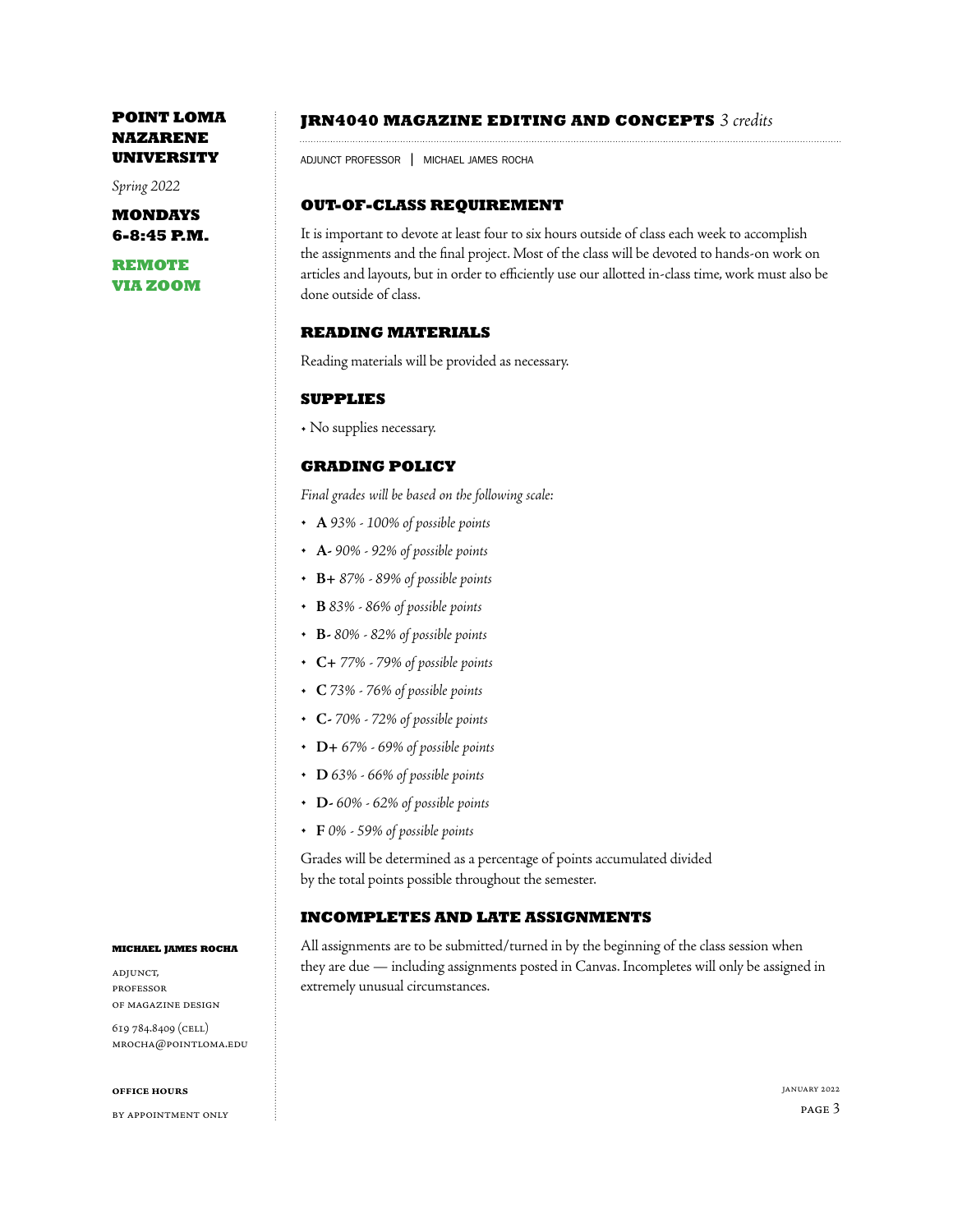*Spring 2022*

**MONDAYS 6-8:45 P.M.**

**REMOTE VIA ZOOM**

## **JRN4040 MAGAZINE EDITING AND CONCEPTS** *3 credits*

adjunct professor | michael james rocha

# **FINAL EXAMS**

Taking the final exam at its scheduled date and time is part of the course requirements. Students are expected to fit their travel arrangements around the requirements of the course.

# **STATE AUTHORIZATION**

State authorization is a formal determination by a state that Point Loma Nazarene University is approved to conduct activities regulated by that state. In certain states outside California, Point Loma Nazarene University is not authorized to enroll online (distance education) students. If a student moves to another state after admission to the program and/or enrollment in an online course, continuation within the program and/or course will depend on whether Point Loma Nazarene University is authorized to offer distance education courses in that state. It is the student's responsibility to notify the institution of any change in his or her physical location. Refer to the map on State Authorization to view which states allow online (distance education outside of California.

# **PLNU COPYRIGHT POLICY**

Point Loma Nazarene University, as a non-profit educational institution, is entitled by law to use materials protected by the US Copyright Act for classroom education. Any use of those materials outside the class may violate the law.

# **DEPARTMENTAL PLAGIARISM POLICY**

The Department of Literature, Journalism, and Modern Languages deems intellectual and academic integrity to be critical to academic success and personal development; therefore, any unethical practice will be detrimental to the student's academic record and moral character. Students who present the work of others, which includes but is not limited to borrowing another student's work, buying a paper, or using the thoughts or ideas of others as if their own (using information in a paper without citation), commit plagiarism. Students will be held accountable for plagiarized material whether the material was plagiarized intentionally or unintentionally. Plagiarized work will result in a failing grade for the assignment and possibly for the course. In either event, a written report will be filed with the department chair and area dean. The dean will review the report and submit it to the provost and the vice president for student development. It will then be placed in the student's academic file.

# **PLNU ACADEMIC HONESTY POLICY**

Students should demonstrate academic honesty by doing original work and by giving appropriate credit to the ideas of others. Academic dishonesty is the act of presenting information, ideas, and/or concepts as one's own when in reality they are the results of another person's creativity and effort. A faculty member who believes a situation involving academic dishonesty has been detected may assign a failing grade for that assignment or examination, or, depending on the se riousness of the offense, for the course. Faculty should follow and students may appeal using theprocedure in the university Catalog. See Academic Policies for definitions of kinds of academic dishonesty and for further policy information.

# **ONLINE RESOURCES**

**www.mrmagazine.com**  The website of magazine expert Samir Husni, Ph.D.

## **www.magazine.org**

The official website of the Association of Magazine Media

**www.garciamedia.com** Website of renowned designer Mario Garcia

**www.snd.org**  The website of the Society for News Design

page 4 january 2022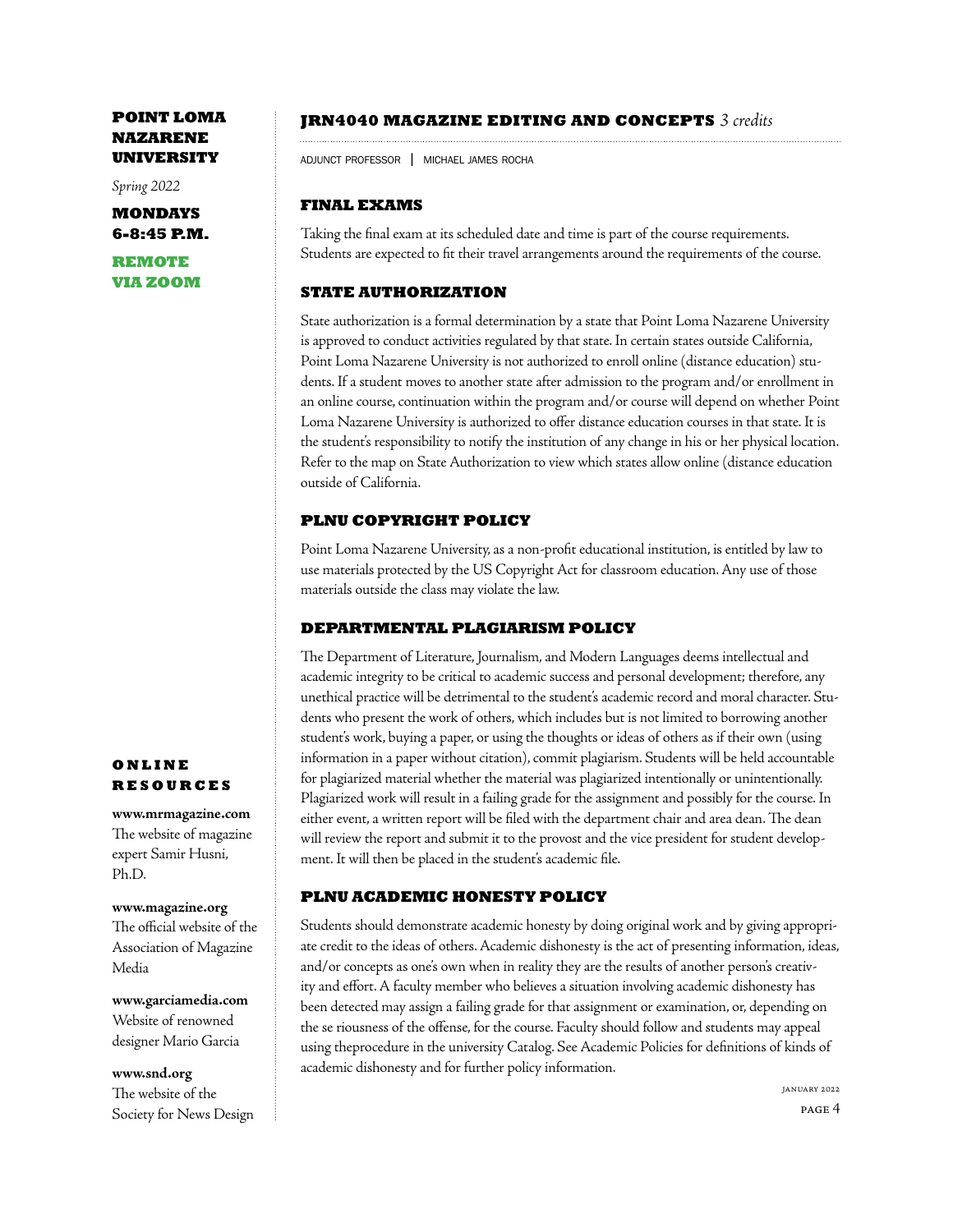*Spring 2022*

**MONDAYS 6-8:45 P.M.**

**REMOTE VIA ZOOM**

### **JRN4040 MAGAZINE EDITING AND CONCEPTS** *3 credits*

adjunct professor | michael james rocha

## **PLNU ACADEMIC ACCOMMODATIONS POLICY**

While all students are expected to meet the minimum standards for completion of this course as established by the instructor, students with disabilities may require academic adjustments, modifications or auxiliary aids/services. At Point Loma Nazarene University (PLNU), these students are requested to register with the Disability Resource Center (DRC), located in the Bond Academic Center (DRC@pointloma.edu or 619-849-2486). The DRC's policies and procedures for assisting such students in the development of an appropriate academic adjustment plan (AP) allows PLNU to comply with Section 504 of the Rehabilitation Act and the Americans with Disabilities Act. Section 504 prohibits discrimination against students with special needs and guarantees all qualified students equal access to and benefits of PLNU programs and activities. After the student files the required documentation, the DRC, in conjunction with the student, will develop an AP to meet that student's specific learning needs. The DRC will thereafter email the student's AP to all faculty who teach courses in which the student is enrolled each semester. The AP must be implemented in all such courses.

If students do not wish to avail themselves of some or all of the elements of their AP in a particular course, it is the responsibility of those students to notify their professor in that course. PLNU highly recommends that DRC students speak with their professors during the first two weeks of each semester about the applicability of their AP in that particular course and/or if they do not desire to take advantage of some or all of the elements of their AP in that course.

## **PLNU ATTENDANCE AND PARTICIPATION POLICY**

Regular and punctual attendance at all synchronous class sessions is considered essential to optimum academic achievement. If the student is absent for more than 10 percent of class sessions (virtual or face-to-face), the faculty member will issue a written warning of de-enrollment. If the absences exceed 20 percent, the student may be de-enrolled without notice until the university drop date or, after that date, receive the appropriate grade for their work and participation. In some courses, a portion of the credit hour content will be delivered asynchronously and attendance will be determined by submitting the assignments by the posted due dates. See Academic Policies in the Undergraduate Academic Catalog. If absences exceed these limits but are due to university excused health issues, an exception will be granted.

### **Asynchronous Attendance/Participation Definition**

A day of attendance in asynchronous content is determined as contributing a substantive note, assignment, discussion, or submission by the posted due date. Failure to meet these standards will result in an absence for that day. Instructors will determine how many asynchronous attendance days are required each week.

### **michael james rocha**

adjunct, professor of magazine design

619 784.8409 (cell) mrocha@pointloma.edu

#### **office hours**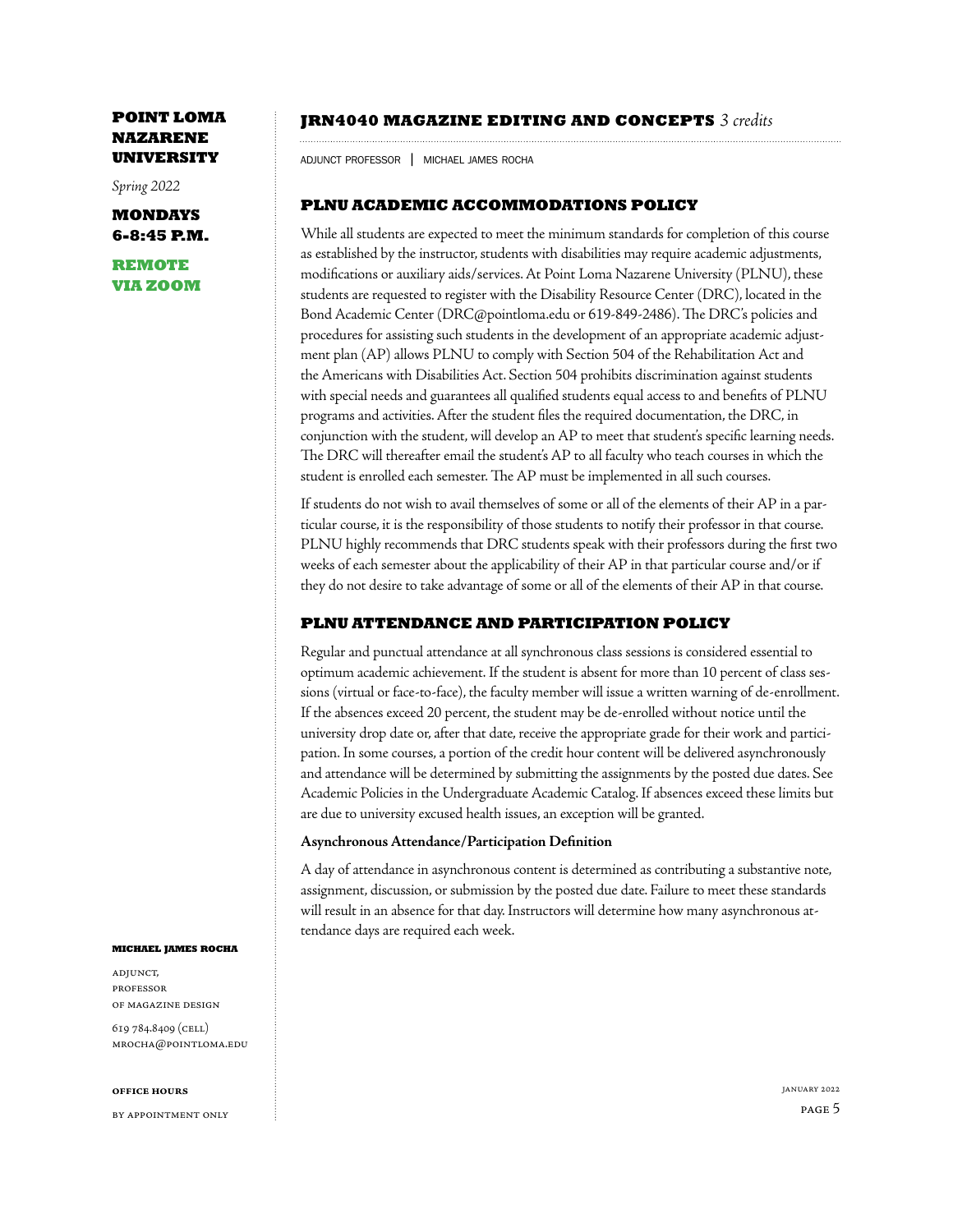*Spring 2022*

**MONDAYS 6-8:45 P.M.**

**REMOTE VIA ZOOM**

## **JRN4040 MAGAZINE EDITING AND CONCEPTS** *3 credits*

adjunct professor | michael james rocha

# **SPIRITUAL CARE**

Please be aware PLNU strives to be a place where you grow as whole persons. To this end, we provide resources for our students to encounter God and grow in their Christian faith. If students have questions, a desire to meet with the chaplain or have prayer requests you can contact the Office of Spiritual Development

## **USE OF TECHNOLOGY**

In order to be successful in the online environment, you'll need to meet the minimum technology and system requirements; please refer to the Technology and System Requirements information. Additionally, students are required to have headphone speakers compatible with their computer available to use. If a student is in need of technological resources please contact student-tech-request@pointloma.edu.

Problems with technology do not relieve you of the responsibility of participating, turning in your assignments, or completing your class work.

## **PUBLIC DISCOURSE**

Much of the work we will do in this class is cooperative, by nature of the class discussions and general feedback given to written work and/projects; thus you should think of all your writing and speaking for and in class as public, not private, discourse. By continuing in this class, you acknowledge that your work will be viewed by others in the class.

## **INCLUSIVITY**

Because the Literature, Journalism, and Modern Language department recognizes the power of language, all public language used in this course, including written and spoken discourse, will be inclusive. This standard is outlined by all major academic style guides, including MLA, APA, and Chicago, and is the norm in university-level work.

## **E-MAIL**

Please use your PLNU e-mail accounts for all electronic correspondence. That is how I will send you messages about possible changes in assignments, class times, or questions about your work.

### **michael james rocha**

adjunct, professor of magazine design

619 784.8409 (cell) mrocha@pointloma.edu

### **office hours**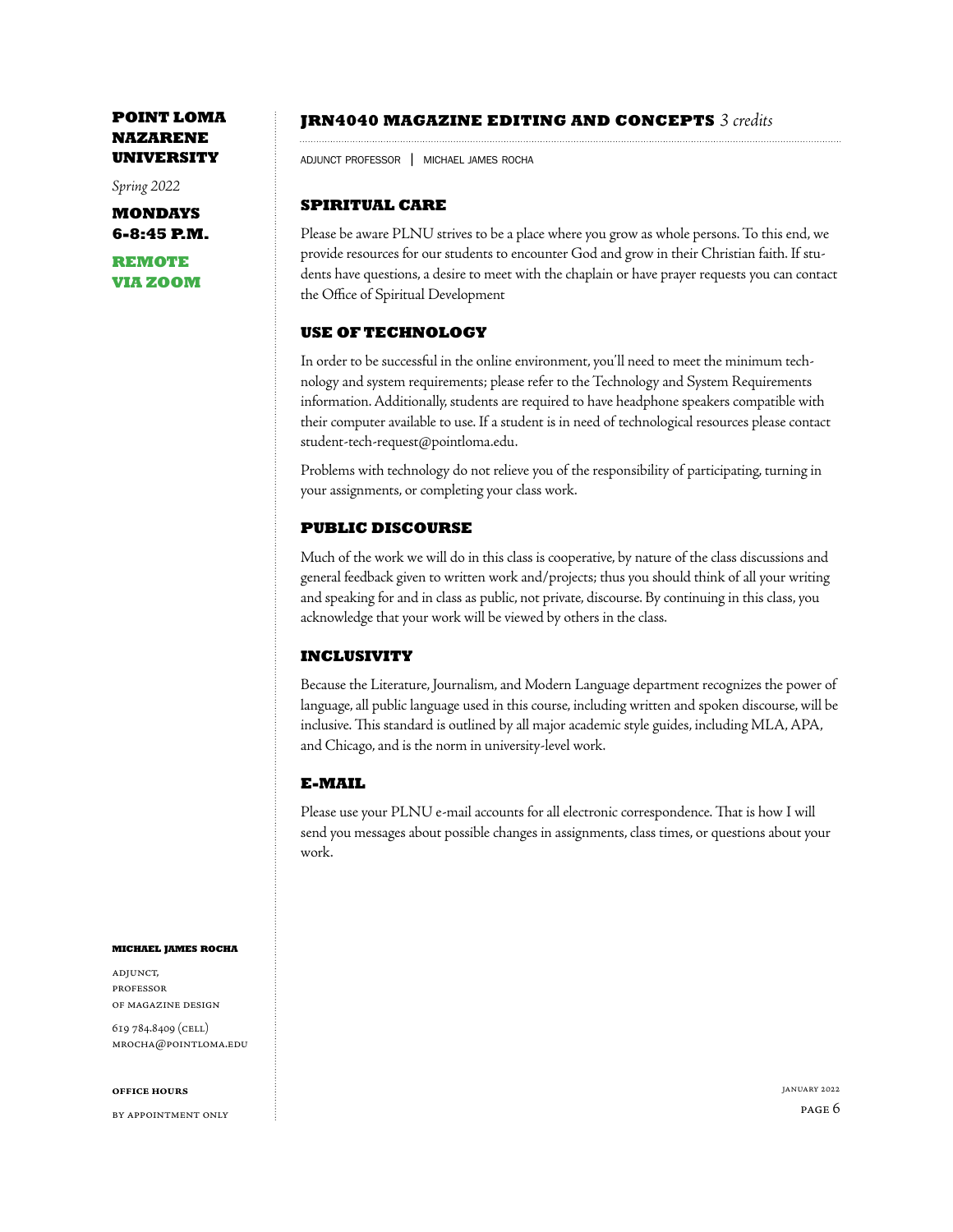*Spring 2022*

**MONDAYS 6-8:45 P.M.**

**REMOTE VIA ZOOM**

## **JRN4040 MAGAZINE EDITING AND CONCEPTS** *3 credits*

adjunct professor | michael james rocha

## **SCHEDULE OF TOPICS AND ASSIGNMENTS**

**Monday, Jan. 10** *(Tuesday, Jan. 11 - classes begin)*  **EDITING/WRITING** Introduction: JRN4040 (lecture) **DESIGN** Introduction: What is editorial design? (lecture) **LAB/EXERCISE** Analyzing magazine design, plus homework and skills assessment (lecture)

**Monday, Jan. 17**  Martin Luther King Jr. holiday

### **Monday, Jan. 24**

**EDITING/WRITING** The elements of a good story, plus interviewing practice (lecture) **GUEST** Speaker: Reporting and writing basics **LAB/EXERCISE** Homework: magazine design analysis **25 points**

### **Monday, Jan. 31**

**EDITING/WRITING** The elements of a good story, Part 2. Plus, team huddle (lecture) **GUEST** Speaker: What makes good writing **LAB/EXERCISE** Hands-on analysis of a story

### **Monday, Feb. 7**

**EDITING/WRITING** The "advance" or "utilitarian" story — start writing Article 1 (lecture) **DESIGN** Design basics: Typography and color (lecture) **LAB/EXERCISE** Writing Article 1

### **Monday, Feb. 14**

**EDITING/WRITING** Continue working on Article 1 (hands-on) **DESIGN** What makes a good page, plus white space and grids (lecture) **LAB/EXERCISE** Writing Article 1. Quiz: Typography and color **25 points**

### **Monday, Feb. 21**

**EDITING/WRITING** Continue working on Article 1 (hands-on) **DESIGN** Examples of one-page designs, plus magazine roles (lecture) **LAB/EXERCISE** Writing Article 1

### **Monday, Feb. 28**

**EDITING/WRITING** Article 1 due (500 words) **75 points** Introduce Article 2 concept (hands-on) **DESIGN** More examples of effective designs (lecture) **LAB/EXERCISE** Brainstorm ideas for Article 2 (hands-on)

**Monday, March 7** Spring break

### **Monday, March 14**

**EDITING/WRITING** Continue writing Article 2: "Uniquely San Diego" story (hands-on) **DESIGN** Magazine covers (lecture) **LAB/EXERCISE** Writing Article 2

### **michael james rocha**

adjunct, professor of magazine design

619 784.8409 (cell) mrocha@pointloma.edu

### **office hours**